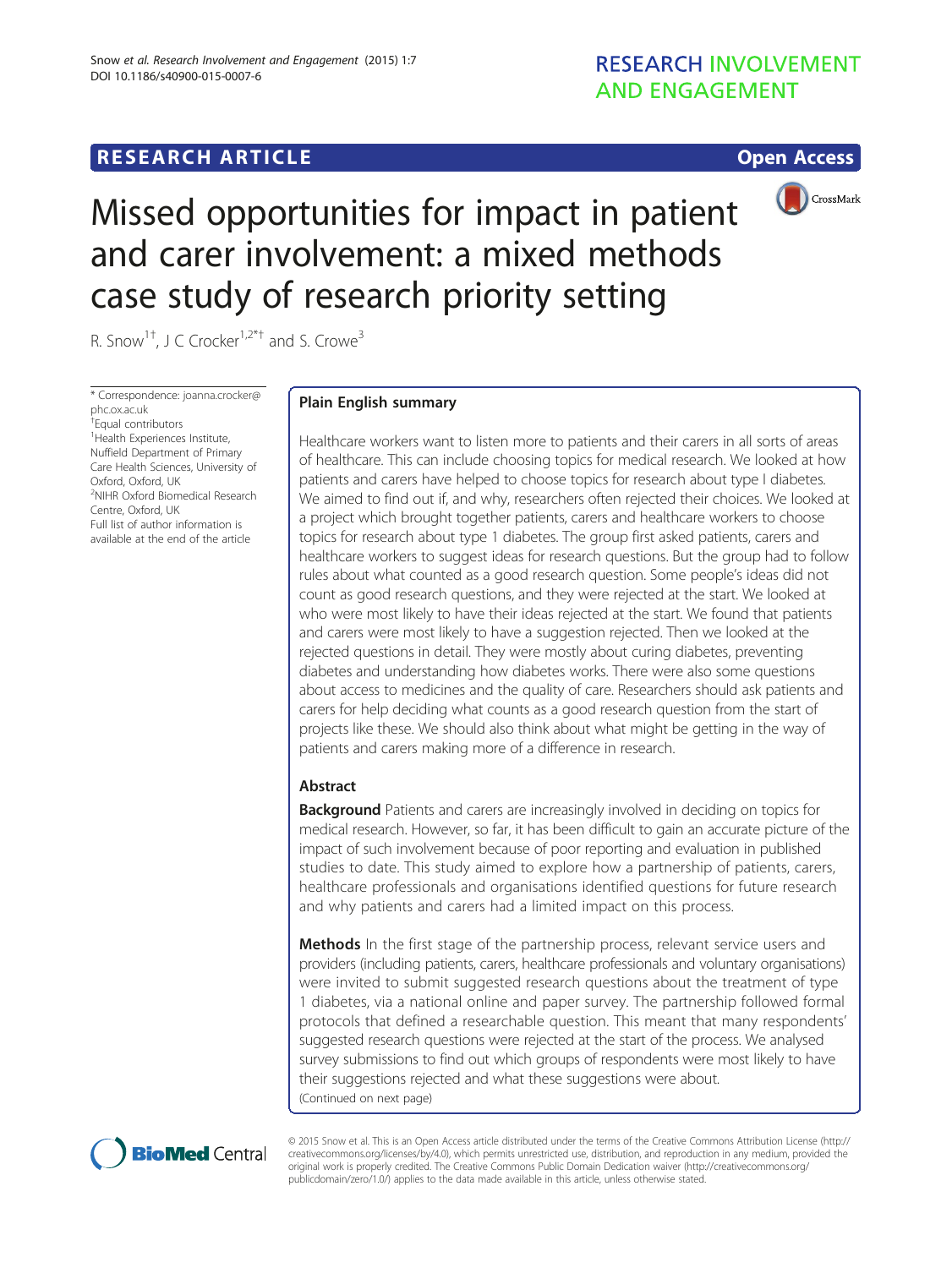(Continued from previous page)

**Results** Five hundred eighty-three respondents submitted 1143 suggested research questions, of which 249 (21.8 %) were rejected at the first stage. Respondents with lived experience of this long-term condition (patients and carers) were more likely than those without lived experience to submit a research question that would be rejected (35.6 vs. 16.5 %;  $p < 0.0005$ ). Among the rejected questions submitted by patients and carers, there were several key themes: questions about cure, cause and prevention, understanding the disease, healthcare policy and economics.

**Conclusions** In this case study, early decisions about what constituted a researchable question restricted patients' and carers' contributions to priority setting. When discussions about a project's remit take place before service users are involved, researchers risk distorting the potential impact of involvement. Impact assessments should consider not only the differences patients and carers make to research but also the differences they could have made in the absence of systemic barriers. We recommend that initiatives aimed at involving patients and carers in identifying research questions involve them as early as possible, including in decisions about how and why suggested research questions are selected or rejected.

Keywords: Priority setting, Research priorities, Patient involvement, Patient and carer involvement, PPI, Service-user involvement, Impact, Research agenda

#### Background

A major cause of medical research 'waste' is lack of attention to the real-world needs of those who would benefit from research. This can be seen in the apparent mismatch between research agendas and the expressed needs of patients and carers [[1, 2\]](#page-11-0). There have been calls for this gap to be closed by inviting patients and carers to help shape research priorities [[1\]](#page-11-0). Similarly, it is argued that if healthcare services are to deliver patient-centred care, then the evidence base provided by research needs to be more reflective of service users' needs and concerns. Involvement of service users in identifying and prioritising medical research questions and topics should help to ensure that research being conducted is relevant to them. Such involvement can broaden the scope of a proposed research agenda  $[2-4]$  $[2-4]$  $[2-4]$  $[2-4]$  $[2-4]$  and help to ensure that it is grounded in the dayto-day reality of service users' experiences [[5\]](#page-12-0).

In recent years, there has been a growth of academic literature (largely written by researchers) reporting attempts to involve service users in identifying and prioritising research questions [\[5, 4\]](#page-12-0). There is no agreed best practice for involving service users in identifying priorities [[6\]](#page-12-0); thus, a diverse range of processes is reported, including focus groups, postal surveys, online questionnaires, social media forums, citizens' juries, workshops and informal communication [[2,](#page-11-0) [3, 6](#page-12-0)–[13](#page-12-0)]. The increasing use of formal methods, however, provides growing opportunities for evaluations to investigate participants' influence [\[14](#page-12-0)] and the barriers to and facilitators of such influence. Such evaluation would help meet the growing demand for the impact of public involvement in research to be measured in order to better understand what works for whom, in what circumstances and why [[15\]](#page-12-0). Unfortunately, poor and inconsistent reporting of patient involvement and a lack of critical evaluation have made it difficult to gain an accurate picture of the impact of patient involvement in research agenda setting, as in other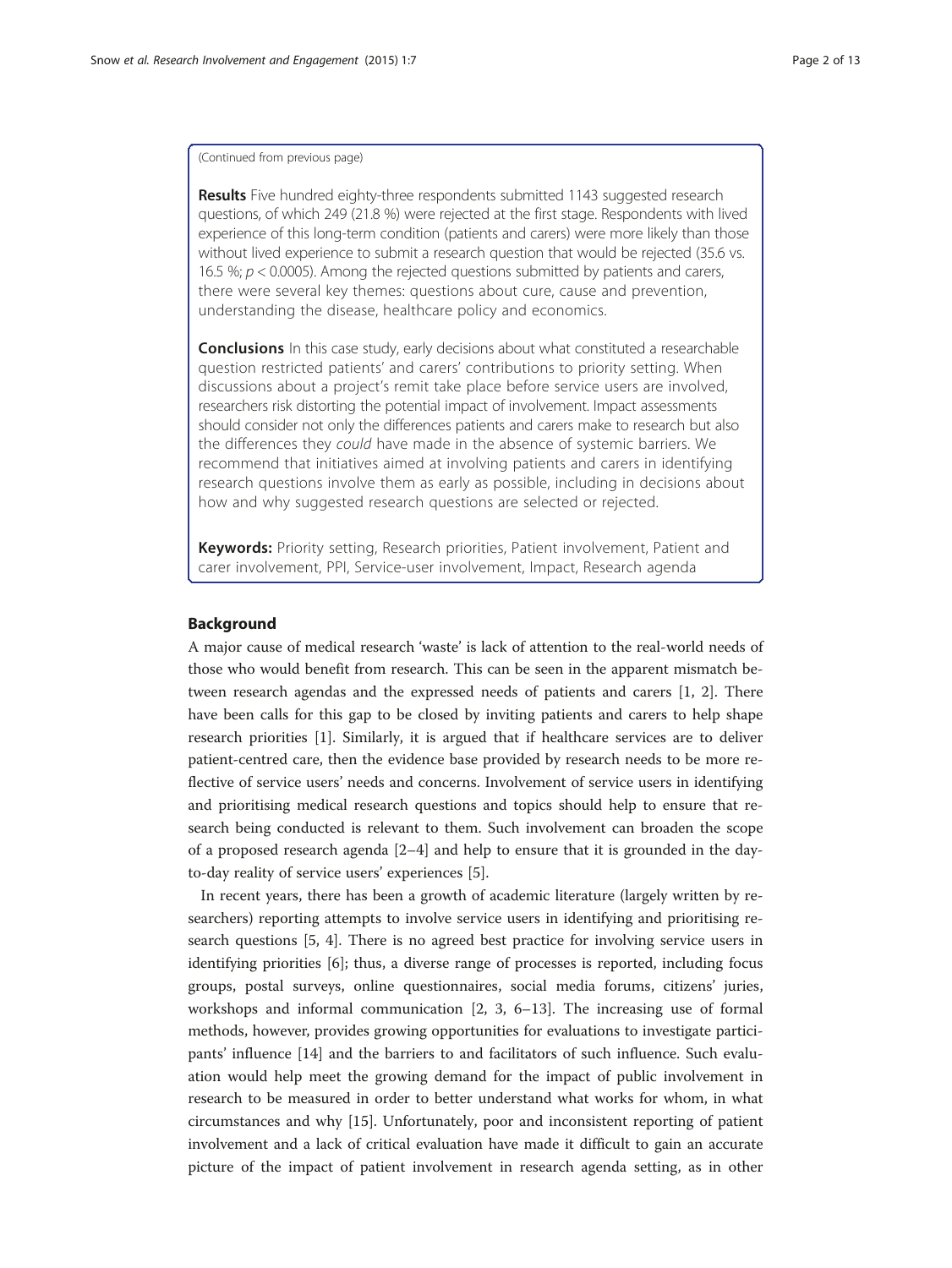stages of health- and social care research [\[5](#page-12-0)]. In addition, there is a risk that if we only measure impact that has occurred in a process designed by professionals, we may conclude that the service users have little to contribute, when in fact their influence may be limited by the process itself. In other words, if we measure impact, are we just measuring the extent to which service users are allowed to have an impact?

In this study, we sought to evaluate the unintentional barriers to impact of service users, in this case patients and carers, on the identification of research questions during the first stage of a James Lind Alliance Priority Setting Partnership for type 1 diabetes. The James Lind Alliance (JLA), a non-profit-making UK initiative established in 2004, facilitates Priority Setting Partnerships to bring together patients, carers and healthcare professionals on an equal footing, identify unanswered questions about treatment ('uncertainties') which are important to both groups, work with both groups jointly to prioritise the uncertainties, and ultimately produce a 'top 10' list of jointly agreed uncertainties as research questions to be presented to funders [[16](#page-12-0)]. The Partnerships are organised around patient conditions, such that the involved patients and carers have 'lived experience' of the condition under study. An increasing number of these Partnerships are being run across the UK [[17\]](#page-12-0), providing a means by which patients and carers can potentially influence the agenda to better address their needs.

#### Aims

We used the JLA Priority Setting Partnership for type 1 diabetes as a case study to (i) explore differences between patients, carers and healthcare professionals with regard to the likelihood of their identified research questions being outright rejected (i.e. not put forward to the prioritisation stage) and (ii) explain these differences by analysing the content of questions which were rejected. We aimed to co-produce this work by bringing together our complementary expertise and experience in lived type 1 diabetes, service-user involvement practice and qualitative and quantitative research methods. We hope that our findings will increase understanding of the barriers to service users' impact on the research agenda.

This study was fully approved by the Medical Sciences Interdivisional Research Ethics Committee, University of Oxford.

#### **Methods**

The methods of data collection and subsequent process for this Priority Setting Partnership have been described more fully in a separate paper, which did not analyse those processes [[18](#page-12-0)]. The relevant methods from this original project are summarised below.

#### The Priority Setting Partnership

The Partnership involved the following organisations: Juvenile Diabetes Research Foundation, Insulin Dependent Diabetes Trust, Diabetes Research Network, Diabetes UK, Scottish Diabetes Research Network, UK Database of Uncertainties in the Effects of Treatments and the James Lind Alliance and NHS Evidence—diabetes. There were also individual members with perspectives in paediatrics and primary care, as well as users of type 1 diabetes services.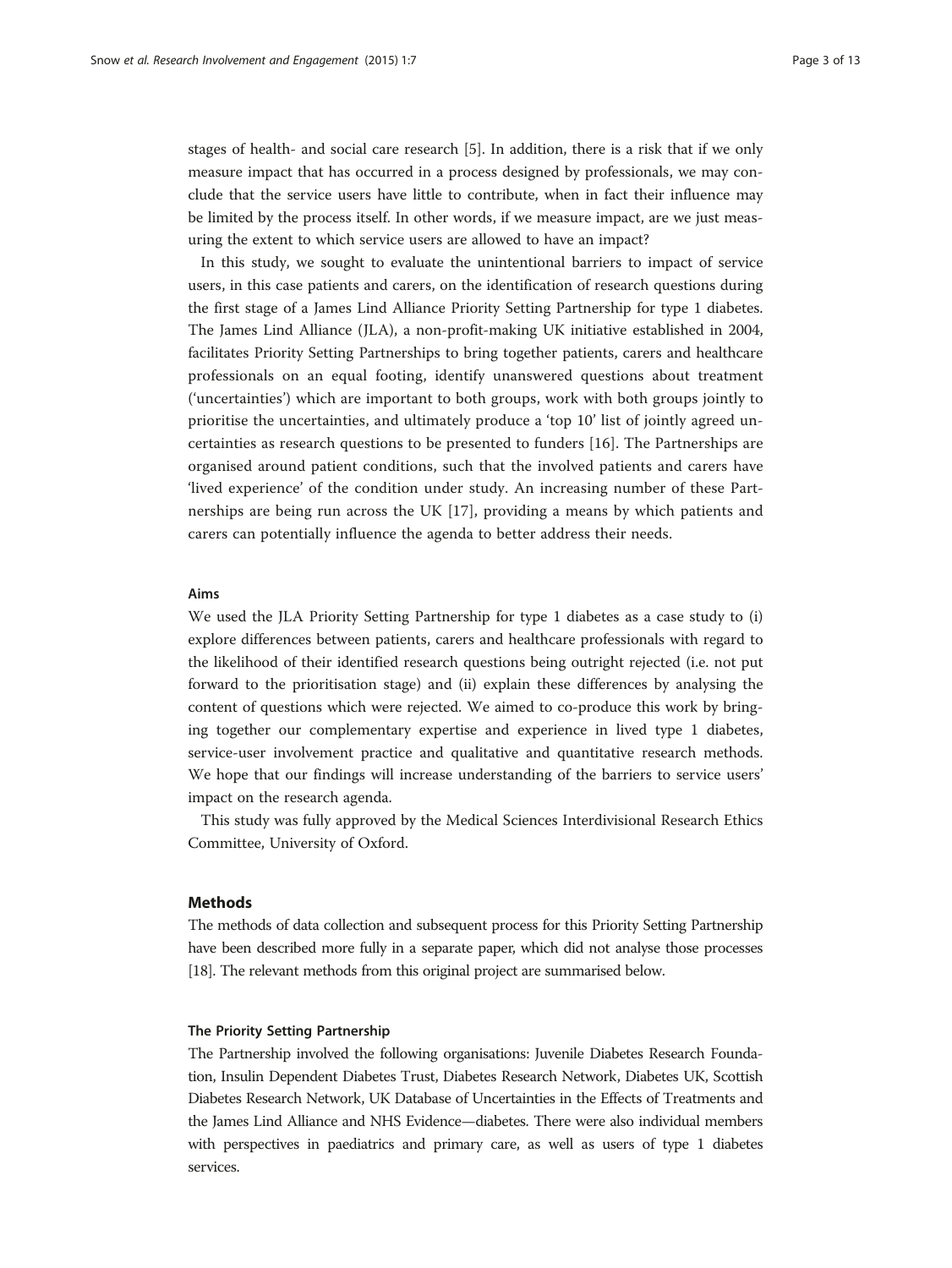A Steering Group of nine representatives from these groups plus an independent information specialist oversaw the whole Partnership process. They met three times face to face and participated in five teleconferences throughout 2010 and 2011. The Insulin Dependent Diabetes Trust provided core funding for the project, with other partners contributing time and expertise in kind, including the production of survey materials and distribution of update reports.

#### Identifying potential research questions

The first step in the Partnership process was to identify potential research questions of interest to service users and providers. A survey was developed (online and paperbased) which asked, 'What question(s) about the treatments for type 1 diabetes would you like to see answered by research? (You can submit as many or as few as you like.)' Questions were submitted anonymously as free text. Respondents were also asked to state their relationship to type 1 diabetes, for example, whether they had the condition, cared for someone with type 1 diabetes and/or worked as a diabetes specialist. Respondents were allowed to tick more than one box. Members of the general public, that is, those with no connection to type 1 diabetes, were not included in the exercise. Consent to publish the questions provided by the survey was requested of all respondents. Only questions from those who provided consent have been quoted in this study.

The survey was piloted with members of the steering group and their contacts, leading to several revisions before the final version was launched in 2010 (see Additional file [1\)](#page-11-0). The online survey ran from 10th March to 23rd May 2010 and was freely accessible online via a SurveyMonkey web link. All member organisations of the Partnership promoted the survey and web link through widespread distribution of information sheets, posters, postcards and flyers (see Additional files [2](#page-11-0) and [3](#page-11-0)), targeting adults and young people with type 1 diabetes, parents of children with type 1 diabetes and healthcare professionals with an interest in type 1 diabetes. The survey was also highlighted to clinicians at the Diabetes UK annual professional conference in March 2010. Respondents were recruited in this way by snowballing.

#### Processing suggested research questions

Due in part to the nature of its funding, the Partnership had a strict protocol in place to ensure that the exercise would establish interventional research priorities only, i.e. those research questions that would inform treatment interventions. As a result, on completion of the survey phase, an information specialist reviewed all the submitted entries and discarded entries which were not concerned with the treatment of type 1 diabetes. Where in doubt, these decisions were checked by the steering group. The steering group had access to a panel of people with type 1 diabetes, but there were no patient representatives on the steering group itself at this early stage, a situation which was acknowledged as being less than ideal. One of the authors of this paper, RS, became involved in the later stages as a patient representative.

#### Our evaluation methods

Building on this original project, we used the data collected by the JLA for a mixed methods analysis with an explanatory sequential design [[19\]](#page-12-0). We began by examining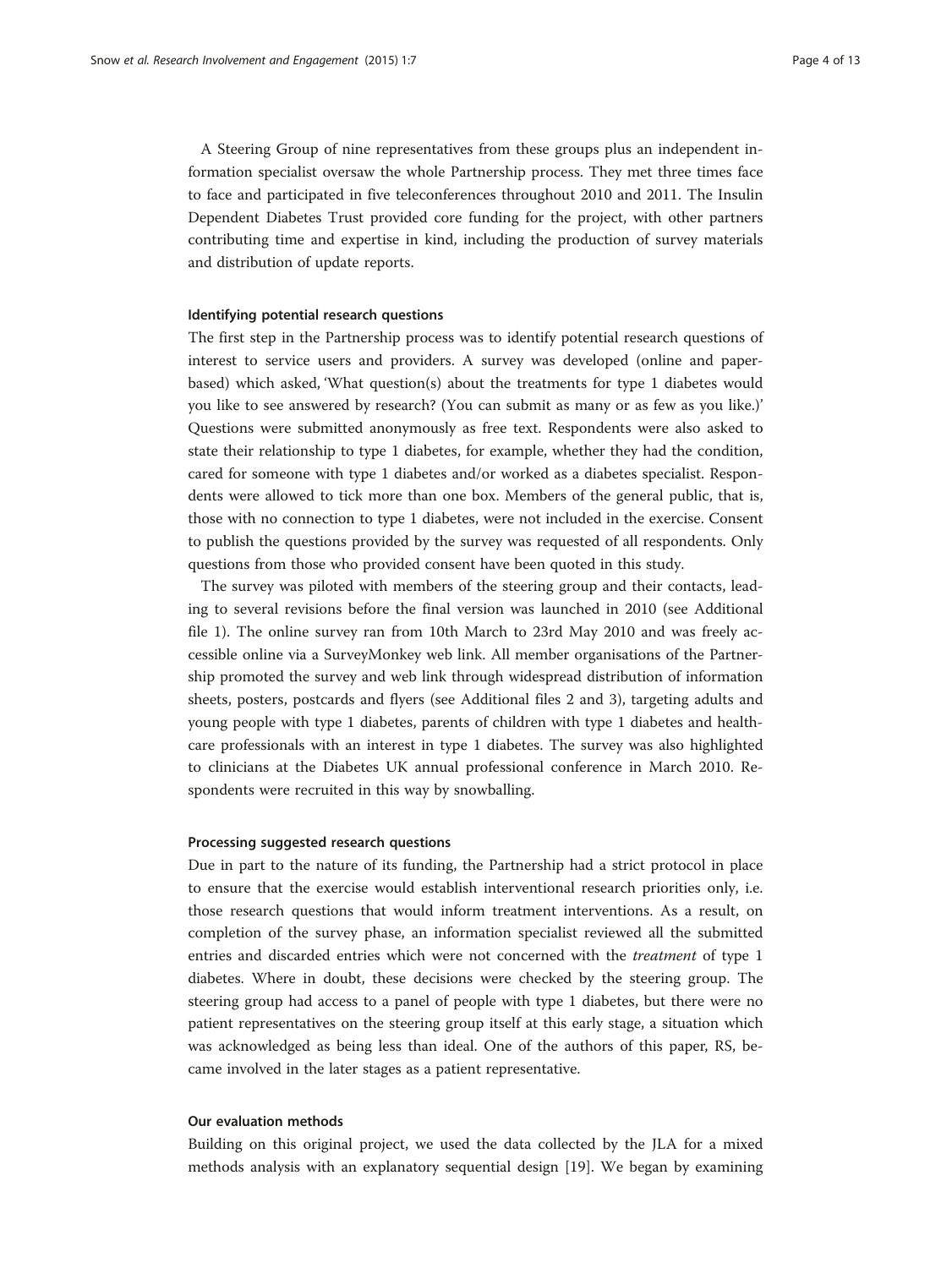measurable differences between patients, carers and healthcare professionals in terms of the likelihood of their suggested research questions being rejected. We then sought to shed further light on these differences by analysing the content of the rejected suggestions using qualitative methods.

#### Quantitative data analysis

Respondents were coded according to whether or not they had submitted a question which was then rejected and how they had classified their role or relationship with diabetes. Some respondents had dual roles (for example, a person with type 1 diabetes who also had a child with the condition) and were coded positive for each of these categories. Respondents who classified themselves as patients and/or carers were additionally coded as having 'lived experience' of type 1 diabetes.

Data were analysed using IBM SPSS Statistics 22. For each respondent group, we calculated the proportion of respondents who submitted a question that was later rejected. Cross-tabulations were used to examine differences in terms of the likelihood of submitting a question that was subsequently rejected outright between the following respondent groups: (a) 'lived experience' vs. no 'lived experience', (b) healthcare professionals vs. non-healthcare professionals and (c) patients vs. carers (within the 'lived experience' category). We did not directly compare patients and carers with healthcare professionals because there was substantial overlap between these roles (33 % of healthcare professionals were also patients or carers).

#### Qualitative data analysis

The aim of qualitative analysis was to gain insight into the kinds of patient and carer ('lived experience') submissions that were rejected.

All rejected submissions from carers and patients were analysed by two researchers: JC, an expert in patient involvement but with no relevant experience of long-term conditions, and RS, a service-user-researcher with lived experience of type 1 diabetes. Working individually, JC and RS each developed a coding framework based on emergent themes from the full range of rejected submissions [[20](#page-12-0)]. These interpretations were then compared, discussed and refined until agreement was reached. In a subsequent coding process, themes were grouped into four overarching categories: researchable issues, information about research, personal issues and unclear questions. Data within the large 'researchable issues' category were further indexed by theme, with submissions frequently indexed under multiple themes. The quotations in this paper have been specifically chosen to illustrate the categories and themes that emerged from this analysis.

#### Co-creation of this study

The research question, design of this study and analysis of existing JLA data were entirely co-created by researchers with relevant skills: JC, a specialist in impact assessment of patient involvement and quantitative data analysis, and RS, a service-userresearcher specialising in qualitative analysis, who has over 25 years experience of living with and self-managing type 1 diabetes. The process of bringing these varied perspectives to a collaborative analysis and discussion of the data was invaluable. Both researchers contributed equally to the project; all elements of the study have therefore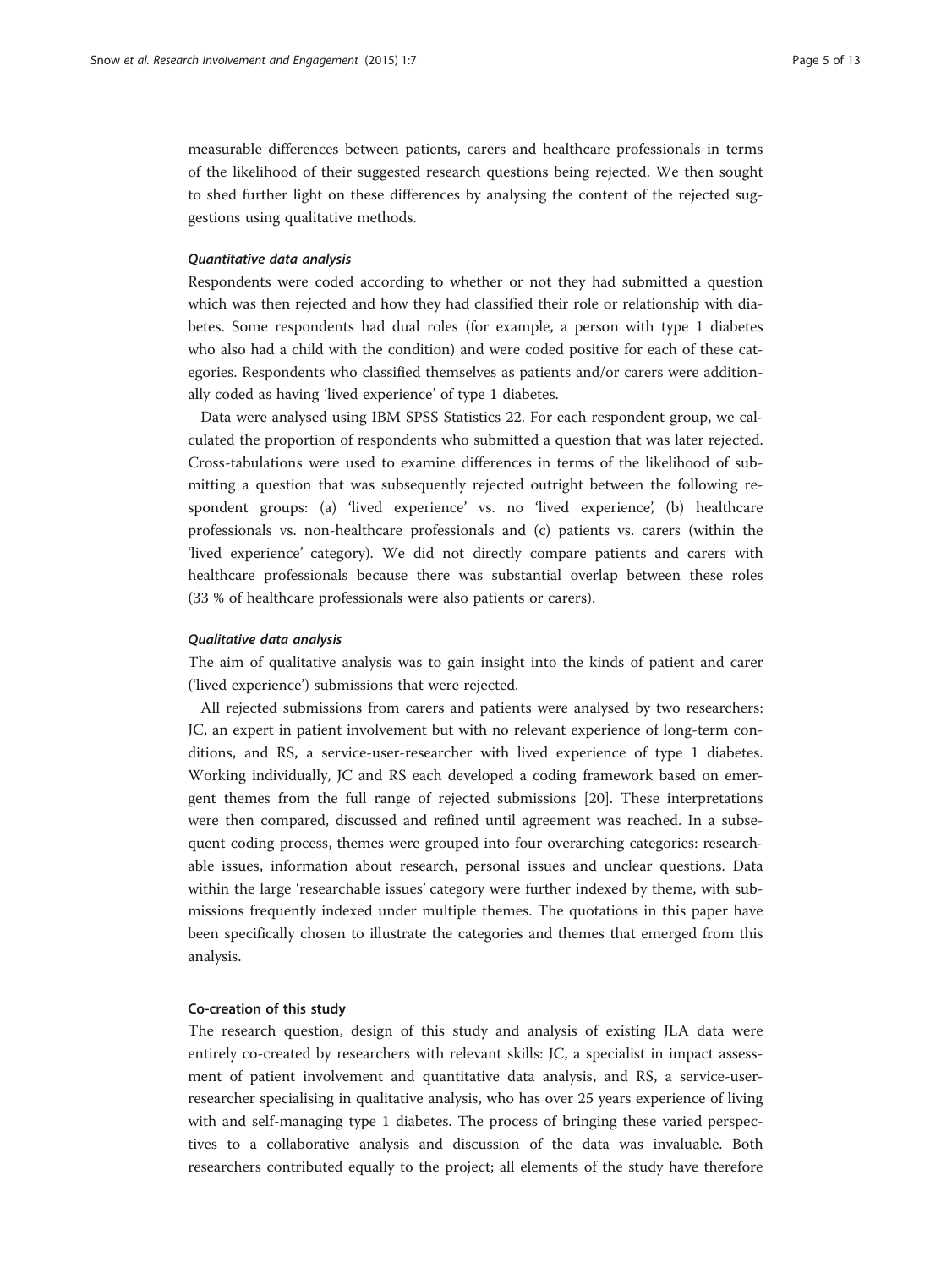been inextricably influenced by this collaboration and mutual involvement. We describe this as a wholly positive partnership based on respect and a genuine interest in each others' perspectives. SC, who facilitated the original Partnership, acted as advisor to this study and contributed to the write-up of this article along with RS and JC. A lay contributor with over 20 years of experience and qualifications in child and adult education reviewed and revised the article, improving its sense and accessibility to lay readers. As a result of her revisions alone, the Gunning Fog Index (a measure of readability) of the "Plain English summary" decreased from 12.95 to 9.73.

#### Results

#### Likelihood of submitting a rejected question: differences between respondent groups

A total of 1143 suggestions were submitted by 583 respondents. Each respondent submitted between 1 and 20 suggestions (median 1 suggestion).

By far the largest participating group was people with type 1 diabetes (Table 1). Ninety-nine (17.0 %) respondents classified themselves as having more than one role (patient, carer, healthcare professional, organisation and/or other).

Two hundred and forty-nine (21.8 %) suggestions from 190 (32.6 %) respondents were classified as 'not a treatment uncertainty' and were therefore rejected from further stages of the priority-setting process (Table [2](#page-6-0)).

Respondents with lived experience of type 1 diabetes were significantly more likely to have submitted a question that would be rejected, compared to respondents without lived experience of the condition (Table [3\)](#page-6-0). Moreover, respondents who were healthcare professionals were significantly less likely to have submitted a question that would be rejected, compared to respondents who were not healthcare professionals (Table [4](#page-7-0)). Among respondents with lived experience of type 1 diabetes, carers were significantly more likely than patients to have submitted a question that would be rejected (Table [5](#page-7-0)).

#### Rejected questions submitted by respondents with lived experience of type 1 diabetes

The themes that emerged from qualitative analysis of the rejected suggestions from patients and carers were grouped broadly into four categories: researchable issues, research progress, personal issues and unclear questions. In the examples given, all submissions are provided verbatim, with no alterations to the original punctuation or spelling.

| Total (M)    | N with exclusive role |  |  |  |
|--------------|-----------------------|--|--|--|
| 401 (68.8 %) | 342 (58.7 %)          |  |  |  |
| 108 (18.5 %) | 80 (13.7 %)           |  |  |  |
| 96 (16.5 %)  | 60 (10.3 %)           |  |  |  |
| 30 (5.1 %)   | 2(0.3%)               |  |  |  |
| 33 (5.7 %)   | 24 (4.1 %)            |  |  |  |
|              |                       |  |  |  |

#### **Table 1** Respondent roles  $(N = 583)$

<sup>a</sup>People who identify themselves as having type 1 diabetes

 $b$ Including researchers (N = 4), people who identify as having a health condition other than type 1 diabetes (N = 2), people who work in health education ( $N = 2$ ), people who work in the health service but do not identify themselves as healthcare professionals ( $N = 1$ ) and people who provided no additional information ( $N = 24$ )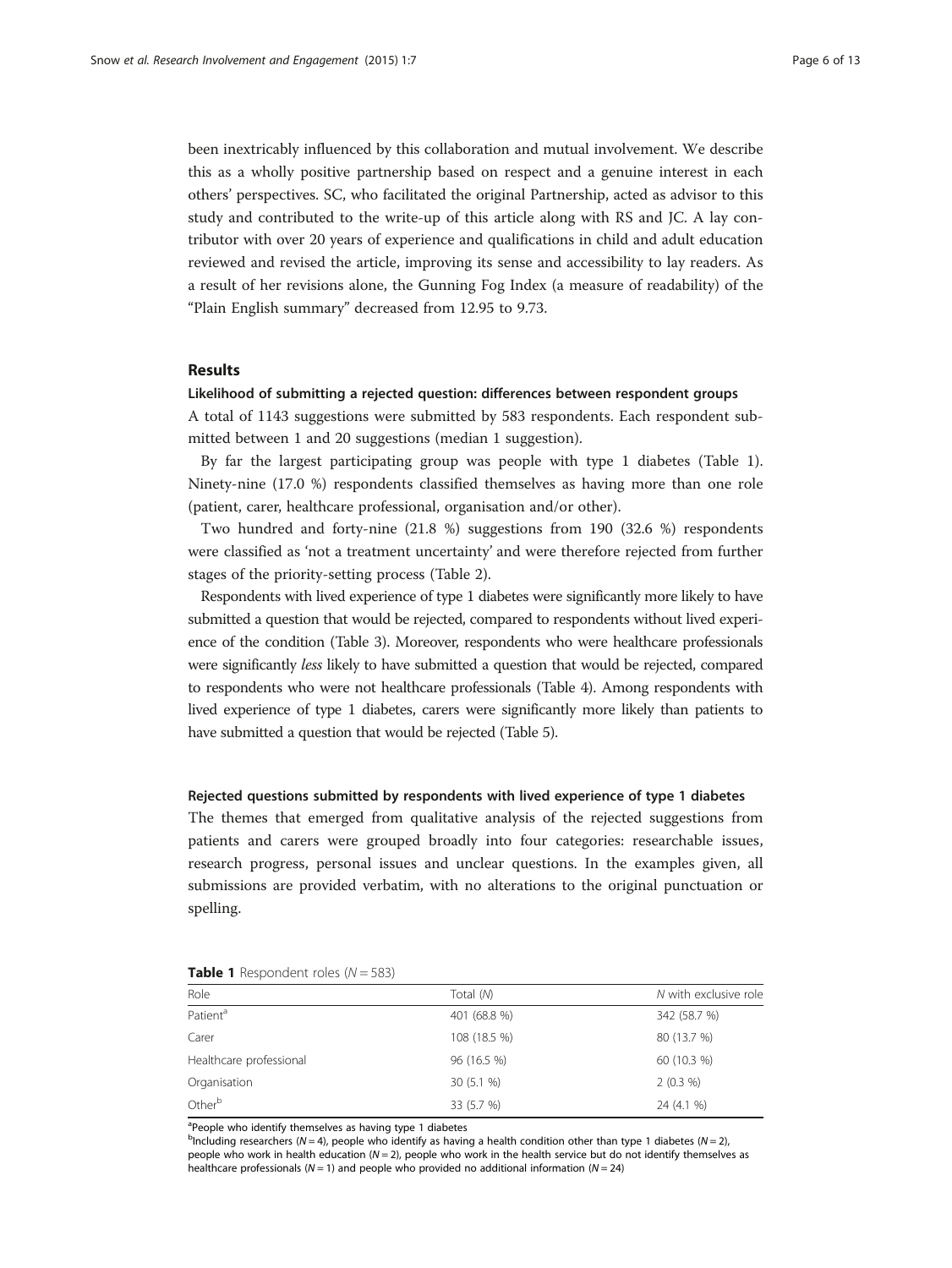| Role                    | Number of rejected<br>questions submitted | Number of rejected questions submitted<br>by respondents with exclusive role |
|-------------------------|-------------------------------------------|------------------------------------------------------------------------------|
| Patient <sup>a</sup>    | 171 (68.7 %)                              | 143 (57.4 %)                                                                 |
| Carer                   | 68 (27.3 %)                               | 58 (23.3 %)                                                                  |
| Healthcare professional | 27 (10.8 %)                               | 10 (4.0 %)                                                                   |
| Organisation            | 7(2.8%)                                   | $0(0.0\%)$                                                                   |
| Otherb                  | $11(4.4\%)$                               | $4(1.6\%)$                                                                   |

<span id="page-6-0"></span>**Table 2** Number of rejected questions, by respondent role ( $N = 249$ )

<sup>a</sup>People who identify themselves as having type 1 diabetes

 $b$ Including a researcher (N = 5), person who identifies as having a health condition other than type 1 diabetes (N = 1), person who works in health education ( $N = 1$ ) and people who provided no additional information ( $N = 4$ )

#### Researchable issues

A small number of submitted questions covered researchable treatment uncertainties to which the answer was 'already known', that is, research had already been done and answers found. However, because the JLA protocol dictated that only 'treatment uncertainties' should be considered, a far greater number of potentially researchable suggestions were rejected on the basis that they were not considered to be about 'treatments'.

#### Cure

A substantial subsection of these researchable issues was concerned in some way with research for a cure. Although it is difficult to give precise numbers due to issues with wording (discussed below), 13.7 % (34 out of 249) of rejected questions from patients and carers specifically mentioned the word 'cure(s)' or 'cured, while others made suggestions that could be ' interpreted as associated with cure research, such as, 'Will type 1 diabetes ever be solved'. Broad cure questions (for example, 'can we find a cure?') were submitted only by those with lived experience of the condition and were routinely rejected. However, when patients and carers came together with healthcare professionals for the final prioritisation workshop in the Partnership process, they expressed concern at the absence of cure questions and asked to include a version of these questions. The Partnership thus reinstated it as an 'overarching' priority, although its wording was altered to specify a particular area of research: 'is stem cell therapy an effective treatment⁄cure?' [[18](#page-12-0)]. 'Cure' was the only type of question reprieved in this way.

#### Cause and prevention

Questions about the cause of the disease, and also its prevention, were rejected. Alongside broad requests for research into cause and prevention, some suggested specific environmental factors to explore, such as the use of particular drugs, the presence of pollutants and links with other diseases.

What causes, and therefore leading to what could prevent, type 1 diabetes Is the cause of type 1 diabetes linked to the use of inhaled steroid asthma inhalers?

**Table 3** Association between lived experience and submission of at least one rejected question ( $N = 583$ )

|                               | Submitted a question that was rejected | p value  |
|-------------------------------|----------------------------------------|----------|
| Lived experience <sup>®</sup> | 175/492 (35.6 %)                       | < 0.0005 |
| No lived experience           | 15/91 (16.5 %)                         |          |

<sup>a</sup>Patients and/or carers, 32/492 (6.5 %) of whom were also healthcare professionals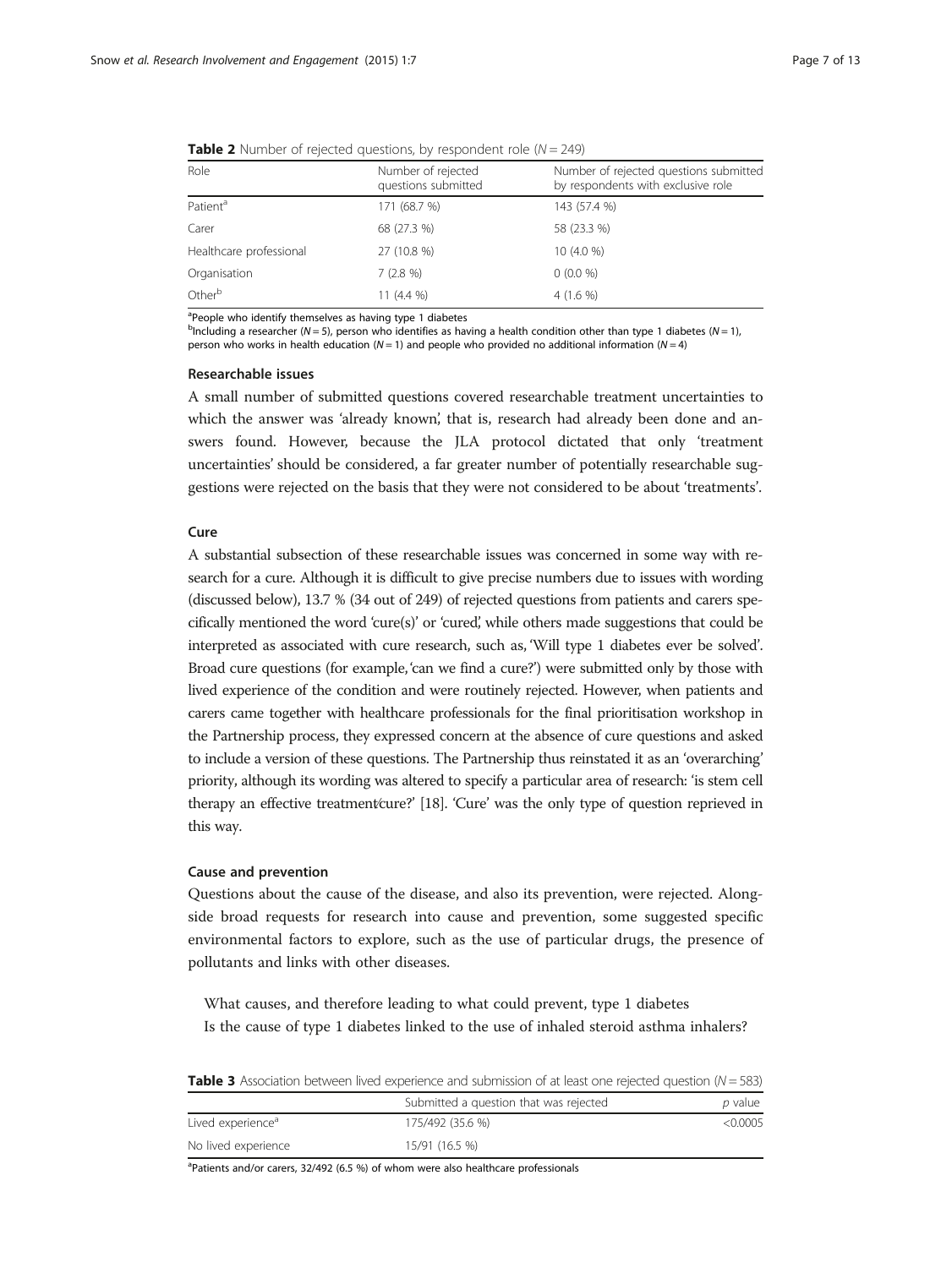|                                       | Submitted a question that was rejected | <i>p</i> value |
|---------------------------------------|----------------------------------------|----------------|
| Healthcare professionals <sup>a</sup> | 22/97 (22.7 %)                         | 0.023          |
| Non-healthcare professionals          | 168/486 (34.6 %)                       |                |

<span id="page-7-0"></span>Table 4 Association between healthcare professional role and submission of at least one rejected question  $(N = 583)$ 

<sup>a</sup>Healthcare professionals, 32/97 (33.0 %) of whom were also patients and/or carers

Is there a relationsip between autoimune diseases such as type 1 diabetes & hypersensitivity e.g. asthma, peanut allergies etc.?

#### Understanding disease

A broad subcategory of the researchable issues rejected fell into the category of 'understanding disease'. These included research that would help day-to-day self-management: understanding unknown factors that affect fluctuations in blood glucose, investigating risk factors for particular complications in addition to ordinary blood glucose control and looking at the reasons behind particular symptoms or responses to high and low blood glucose.

How can one prevent the liver from producing glucose in stressful situations (when adrenaline is produced)?

Identifying genetics factors associated with early/ late progression to complications Why do different people react differently to extreme hypos eg/ unconsciousness, coma, seizures?

#### Practice and policy

A further subset of questions addressed broader issues such as quality of care, inequalities in care and access to treatment rather than treatments themselves.

Why is advice not the same depending on where you live in the Uk Why are some hospitals more than others keener on insulin pumps? Why is there a difference in the UK's approach to diabetes so different to USA's? How many people with diabetes are on an insulin regimen that they feel works for them?

This category also included a number of questions that raised issues around the way people with diabetes are treated by others, including policy makers, healthcare professionals and the general public. For example:

One reads over time […] quite a lot of discrimination against sufferers. It would perhaps seem by "research" methods that this discrimination is uncalled for and could actively be demonstrated to be unfair.

**Table 5** Association between patient vs. carer role and submission of least one rejected question  $(N = 475)^{a}$ 

|                     | Submitted a question that was rejected | <i>p</i> value |
|---------------------|----------------------------------------|----------------|
| Patient (not carer) | 129/384 (33.6 %)                       | 0.025          |
| Carer (not patient) | 49/91 (53.8 %)                         |                |

<sup>a</sup>17 (2.9 %) respondents with a dual patient and carer role were excluded from this analysis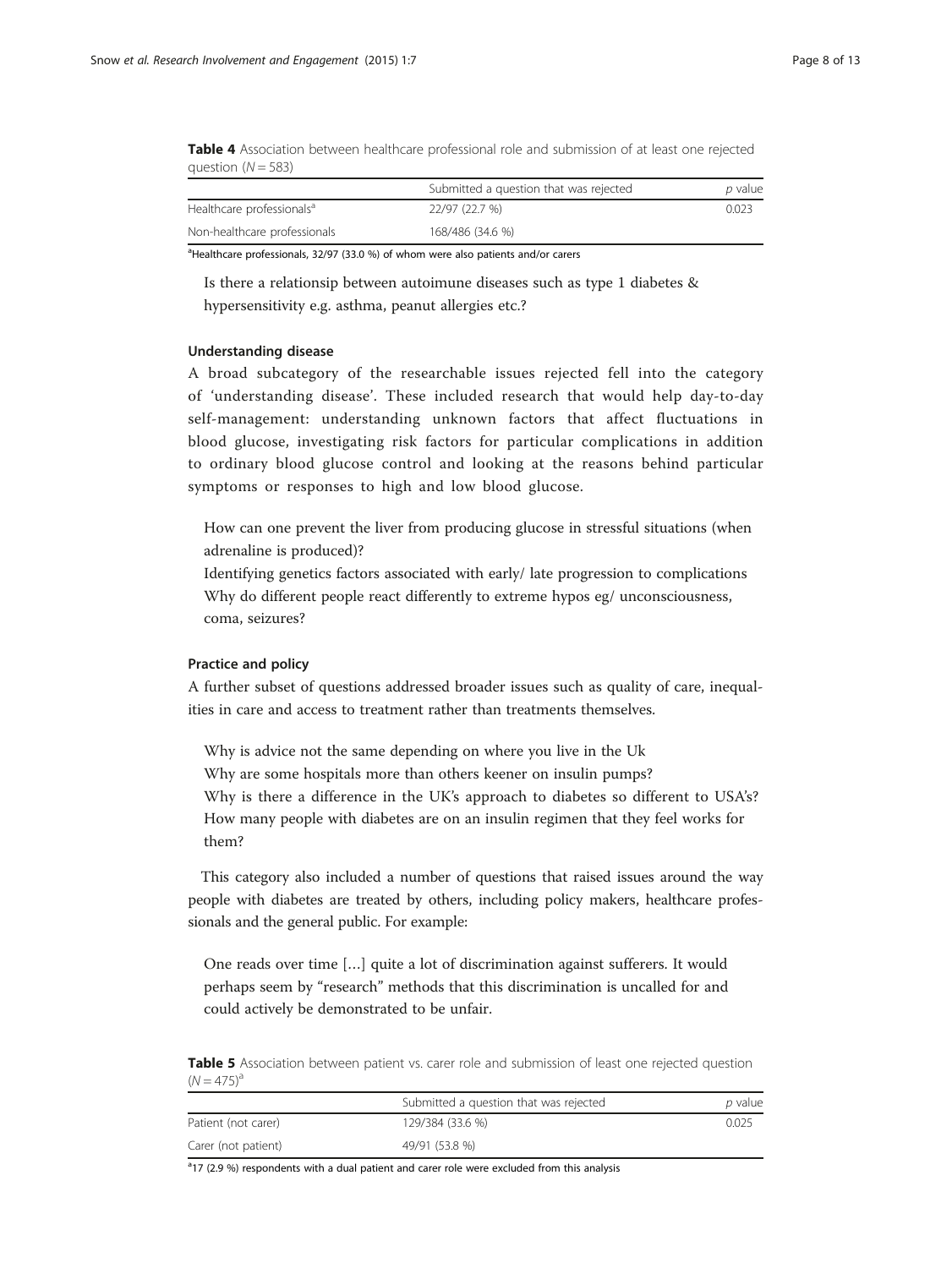Why do diabetics have so many restrictions put on them in sociaty

Exploration of the policy and economics behind healthcare research and investigation into vested interests that might be slowing research progress were also recurring themes in the rejected questions:

Does type 1 diabetes still exist because there is an investment in keeping the disease going from drug manufacturers?

Why couldnt the Insulin pumps be redeisgned so they are MUCH MUCH LESS EXPENSIVE?

Why it seems to be that advances in this field in treatment, devices as well as in understanding where the disease come from are incredibly slow compared with engineering advances

#### Information about research

Not every rejected suggestion contained a question that could be researched. Some were direct requests for information about the process of research or about progress of existing research:

Can more information about the clinical stages of research & trials be explained What UK in particulary is doing as research for people living with this condition?

Some of these submissions could be considered as prioritising certain areas for research, although they were formulated as questions about existing progress. Thus, the example below might be counted as requesting research into a cure or literally asking for an estimate of the amount of time before a cure can be found:

How soon, realistically, will there be a cure for Type i diabetes?

#### Personal issues

A very small number of submissions contained direct questions about issues personal to the respondent's history or treatment:

What kind of insulin am I on eg Animal?

Again, some of these could have been interpreted more generally, such as the question below, in which the respondent could be asking about specific family circumstances, but could also be raising a more general question about the cause of the disease:

Why did I develop type 1 at 15 (now 65) & my brother at 19 (now 62) with no history in family

#### Unclear questions or no question at all

Finally, a few submissions were so broad or difficult to interpret that it was impossible to categorise them with any certainty; some participants openly declared that they did not have a question to submit:

diet and insulin giving more freedom then it does now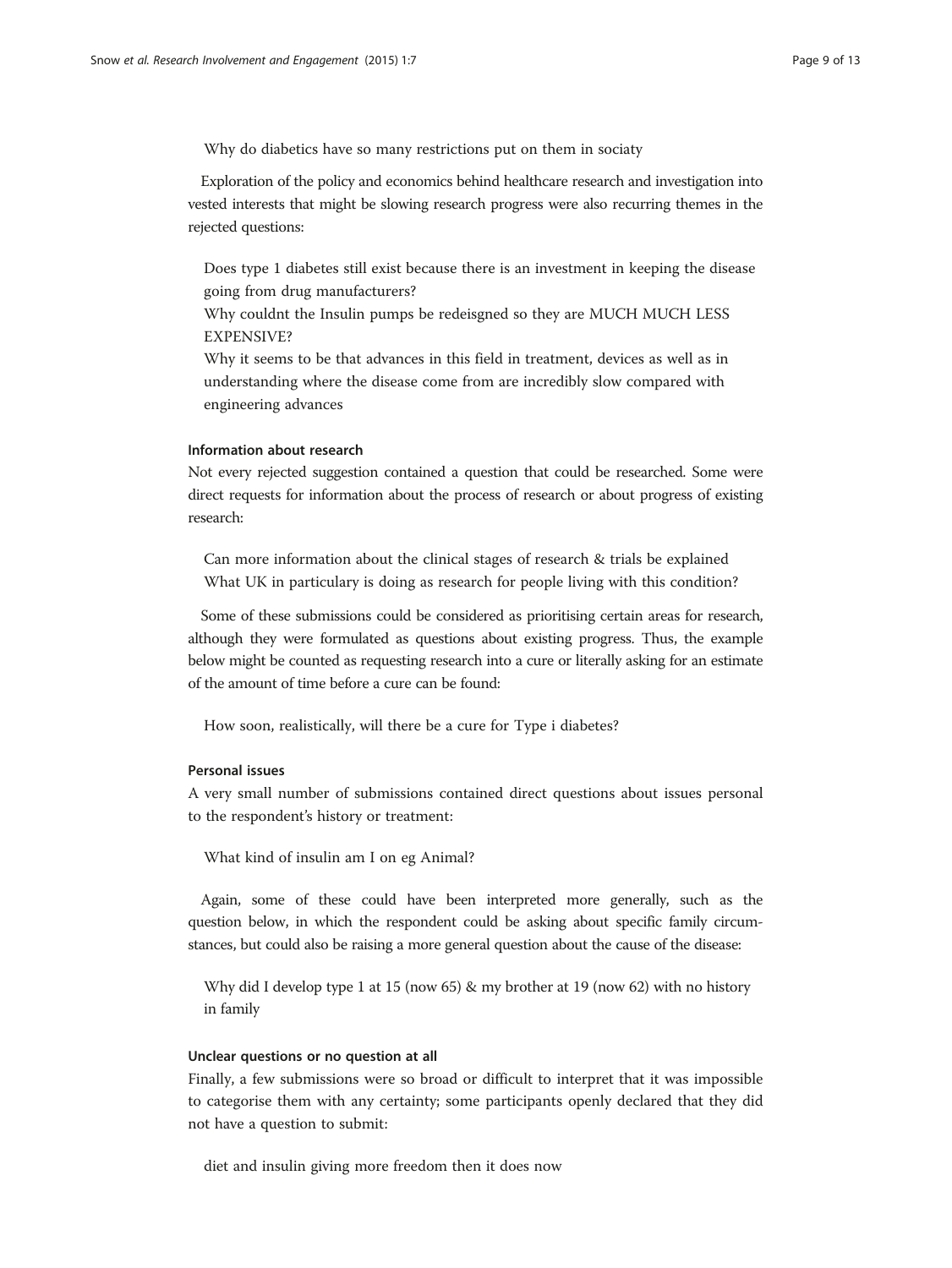I feel quite well informed actually… sorry!

There were also a small number of personal offers to volunteer as a research participant, which were not followed up.

#### **Discussion**

This mixed methods analysis has highlighted a number of important issues to consider when deciding how to involve patients and carers in research priority setting and how to assess the impact of that involvement. Even within the well-respected JLA model examined here, in which involvement takes place in nearly all aspects of the prioritysetting process, early decisions about the way questions were framed and what counted as viable suggestions unintentionally reduced patients' and carers' potential impact.

In particular, researchers wishing to include lay perspectives should be aware of assuming a shared understanding of the concepts under discussion. In this case study, participants were asked to identify uncertainties about the effects of treatment for diabetes, with the explicit aim of ensuring that the final priority list could be included in a national database available to future researchers and funders [\[18\]](#page-12-0). While this had obvious practical advantages, it also had the effect of disempowering respondents with lived experience of type 1 diabetes, and non-healthcare professionals, who were significantly less likely than other respondent groups to contribute research priorities that fit that model.

Analysis of the rejected submissions suggests that 'treatment' meant something different to those with lived experience of a chronic condition and that the narrow, medical definition of 'treatment' was inadequate to cover the range of other questions which patients and carers wished to raise as priorities for research. Those living with a serious condition regarded it important to initiate research into fair access to treatment (and cure) as well as into the treatment itself. In addition, for patients, treatment may mean 'the way one is treated' by others, particularly those with authority or power. It could be argued that the lines between what is a treatment and what is not are much more grey for patients, when a long-term condition is part of every aspect of life, rather than for healthcare professionals or researchers, where it is merely part of one's working life. To take a hypothetical example, if the effective use of an insulin pump is bound up with how easy it is to get a prescription for that pump, how one's body reacts to the delivery system in the pump and the way society responds to the person who wants to use the pump, then categorising research priorities by the pump alone conflates many different issues in the lived experience of patients and carers.

A final issue for those engaging with non-researchers in order to develop research questions is to consider what to do with additional requests for information or offers of help. Without a strategy to respond to this kind of submission, valuable opportunities are lost to engage patients in research, answer their questions and make them feel valued.

Our findings are consistent with other priority-setting studies both in the UK and internationally, in which patients have identified a broader range of topics than professionals, including questions related to the environment, psychosocial issues, patientclinician relationships and service provision [[2,](#page-11-0) [8, 10, 12, 13\]](#page-12-0). All of these issues, as well as many of those identified in our case study, could be addressed in some way by different disciplines within the broad field of healthcare research, including sociology,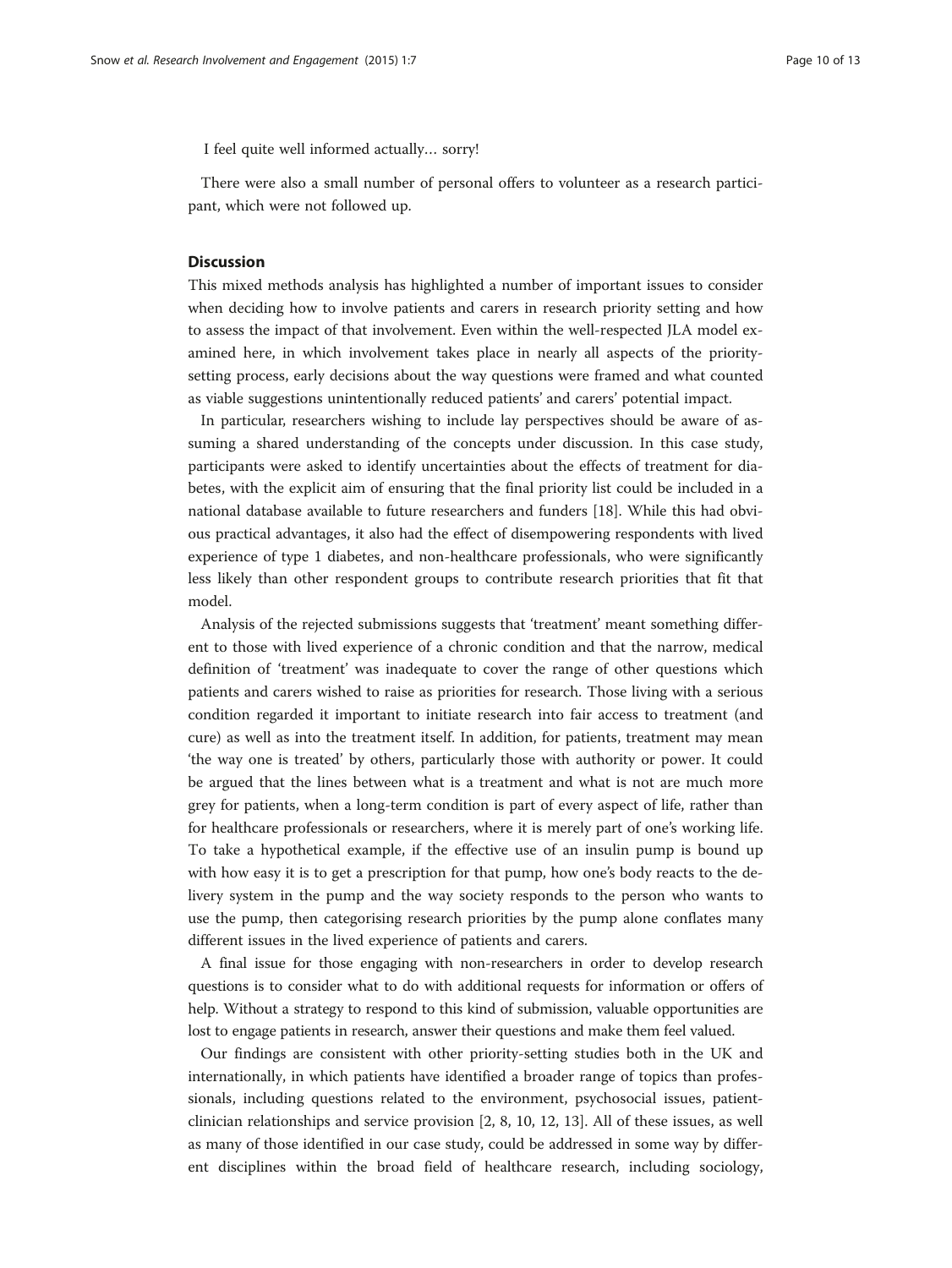psychology, geography and epidemiology. We are also not alone in reporting difficulties interpreting service users' responses to open-ended questions when there is no opportunity for dialogue or clarification [\[6](#page-12-0)]. Such issues may be confounded by service users' unfamiliarity with research and research programmes' unfamiliarity with service users [[21\]](#page-12-0), risking the unintended distortion or loss of impact. Oliver and colleagues propose that investing time and effort in good communication, training and support should help to overcome this barrier [\[21](#page-12-0)]. It could also be argued that service users' challenge to the concept of what counts as a valid research question is in itself valuable.

In some participatory models of research priority setting, no contributions are rejected without patient influence [[12](#page-12-0), [13](#page-12-0)]. The inclusion of service users in rejection decisions could help to close the gap between respondents' suggestions and the interpretation of these suggestions, as well as increasing their potential impact. In many cases, however, the process by which service users' suggestions are accepted or rejected is not described or explained and remains a 'black box' [[22](#page-12-0)–[25](#page-12-0)]. In the original Priority Setting Partnership, the anonymity of survey submissions meant that further direct dialogue with participants was not possible.

It should be noted that since the completion of the type 1 diabetes project, the JLA itself has made a number of methodological changes to its protocol, including widening of the scope beyond therapeutic research questions, inclusion of the concept of 'cure' research and earlier discussion with patients and carers in steering groups about exclusion criteria [\[16](#page-12-0)].

A limitation of this study is its focus on a single-question format ('treatment uncertainties'), single-priority-setting method (the JLA Priority Setting Partnership) and a single condition (type 1 diabetes). We were also unable to adjust for respondent characteristics (e.g. age, ethnicity, education level and socioeconomic status) in our quantitative analysis, as reliable information about these variables was not collected during the original project. It is possible that the observed associations between respondent role and questions being rejected were confounded by such characteristics, and future studies should investigate whether these factors independently influence the impact that patients and carers are able to have.

#### Conclusions

This study raises important concerns that are applicable to other service-user involvement initiatives internationally.

Firstly, decisions must always be made at the very start of any research project about its remit, what to include and exclude, and what counts as a legitimate topic for discussion. When these decisions take place before patients and/or carers are involved, researchers may be creating research boundaries which service users might not agree with. They therefore risk limiting or distorting the impact of service-user involvement because the latter's contribution may not 'fit' their pre-determined framework. We recommend that those assessing the impact of service-user involvement examine not only the differences patients and carers make to research but also the impact they could have had in the absence of systemic barriers. Without this, it is all too easy to jump to misleading conclusions that service users have no or minimal impact.

Secondly, if such boundaries do have to be created before service users are involved, it is important to define them clearly in accessible language so that service users can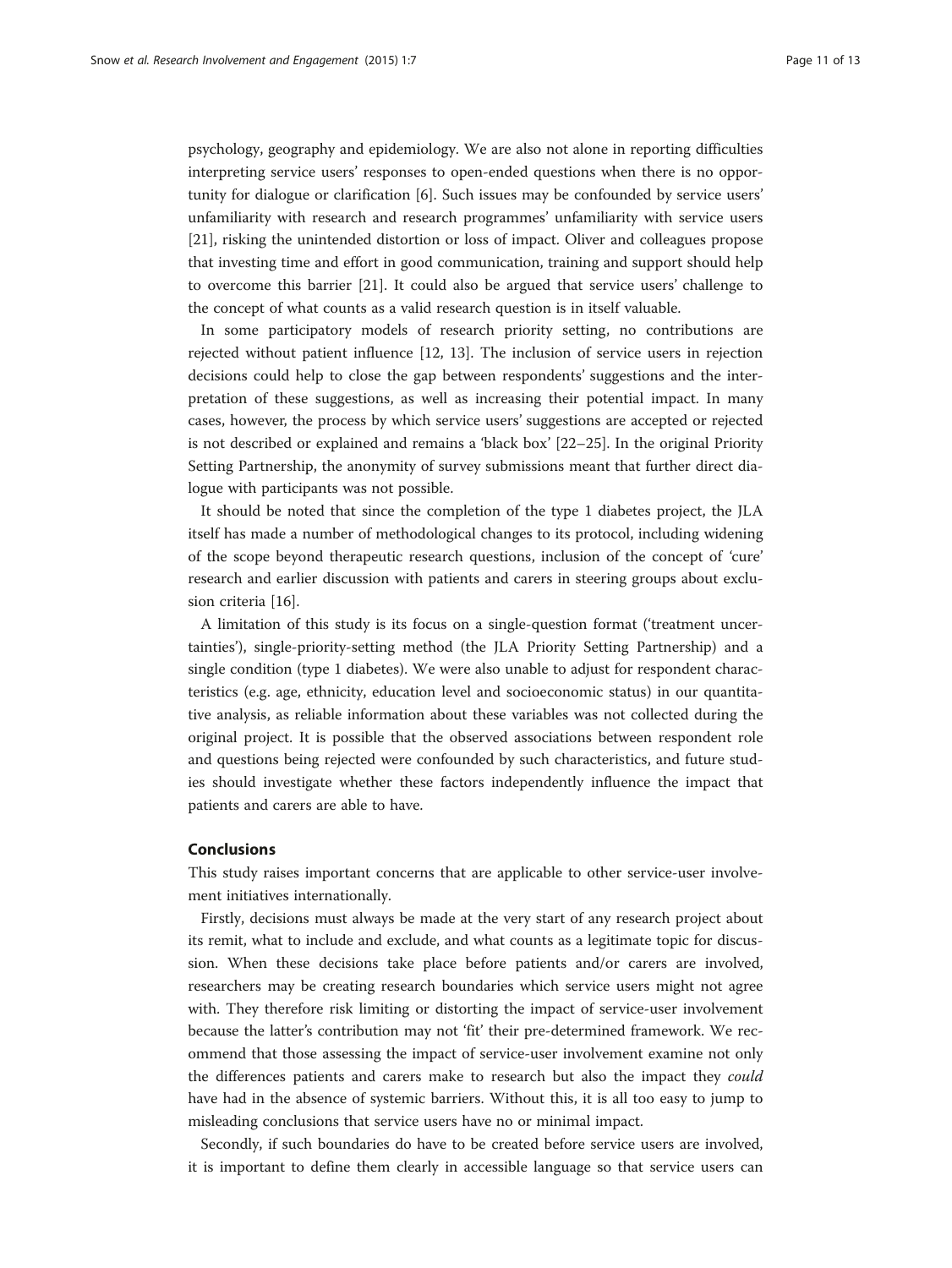<span id="page-11-0"></span>maximise the usefulness of their contributions. Similarly, whenever service users' contributions are rejected, it is important to be transparent about how those decisions are being made and by whom.

Finally, we recommend that service-user involvement initiatives, including research priority-setting partnerships, involve service users as early as possible in collaborative decisions about their design and remit, in order to maximise the potential impact of their contributions. This could lead to service users challenging the very definition of a 'research question' and what counts as evidence, and we feel this would be an open debate worth having, mutually beneficial to both service users and researchers in the long run.

#### Additional files

[Additional file 1:](http://www.researchinvolvement.com/content/supplementary/s40900-015-0007-6-s1.pdf) Survey for collecting suggested research questions. Copy of the paper survey used by the JLA Priority Setting Partnership to collect treatment uncertainties about type 1 diabetes.

[Additional file 2:](http://www.researchinvolvement.com/content/supplementary/s40900-015-0007-6-s2.pdf) Background information sheet for potential survey respondents. Background information about the type 1 diabetes JLA Priority Setting Partnership for potential survey respondents.

[Additional file 3:](http://www.researchinvolvement.com/content/supplementary/s40900-015-0007-6-s3.pdf) Promotional flyer. Flyer used to promote the survey to potential respondents.

#### Abbreviations

JLA: James Lind Alliance; UK: United Kingdom.

#### Competing interests

The authors declare that they have no competing interests.

#### Authors' contributions

RS and JC designed the study based on data collected by SC as part of the original JLA PSP. RS led on qualitative analysis while JC led the quantitative analysis; both contributed to the mixed methods synthesis. All authors helped to draft the manuscript and all have read and approved the final version.

#### Authors' information

RS has 25 years experience of living with type 1 diabetes and completed a PhD in the sociology of health and illness as a service-user researcher; she is a Research Fellow with a particular interest in patient involvement in medical education and service quality improvement. JC is a Research Fellow in the impact assessment of patient and public involvement, with a PhD in public health. SC has over 24 years experience in public health, nursing and teaching and provides consultancy, training and project management for patient and public involvement in health and social care research; she co-chaired the James Lind Alliance between 2005 and 2013. JC and SC do not have lived experience of type 1 diabetes.

#### Acknowledgements

The authors would like to thank Krys Matyka, of the University of Warwick, and Jenny Hirst, of the Insulin Dependent Diabetes Trust, for the initial discussions and preparatory work which inspired this study; Louise Locock and Sophie Petit-Zeman of the NIHR Oxford Biomedical Research Centre for their helpful comments on a draft manuscript; lay contributor Linda West for helping to improve the readability of the manuscript; and Katherine Cowan for providing background information about the survey. We would also like to thank all the patients, carers and healthcare professionals whose contributions to the original Priority Setting Partnership made this study possible.

#### Funding

The initial Priority Setting Partnership was funded by The Insulin Dependent Diabetes Trust charity through an unconditional grant. JC is supported by the National Institute for Health Research (NIHR) Oxford Biomedical Research Centre.

#### Author details

<sup>1</sup>Health Experiences Institute, Nuffield Department of Primary Care Health Sciences, University of Oxford, Oxford, UK. <sup>2</sup>NIHR Oxford Biomedical Research Centre, Oxford, UK. <sup>3</sup>Crowe Associates Ltd., Oxford, UK.

Received: 16 February 2015 Accepted: 16 July 2015 Published online: 04 August 2015

#### References

- 1. Chalmers I, Bracken MB, Djulbegovic B, Garattini S, Grant J, Gülmezoglu AM, et al. How to increase value and reduce waste when research priorities are set. Lancet. 2014;383(9912):156–65.
- 2. Entwistle V, Calnan M, Dieppe P. Consumer involvement in setting the health services research agenda: persistent questions of value. J Health Serv Res Policy. 2008;13 suppl 3:76–81.